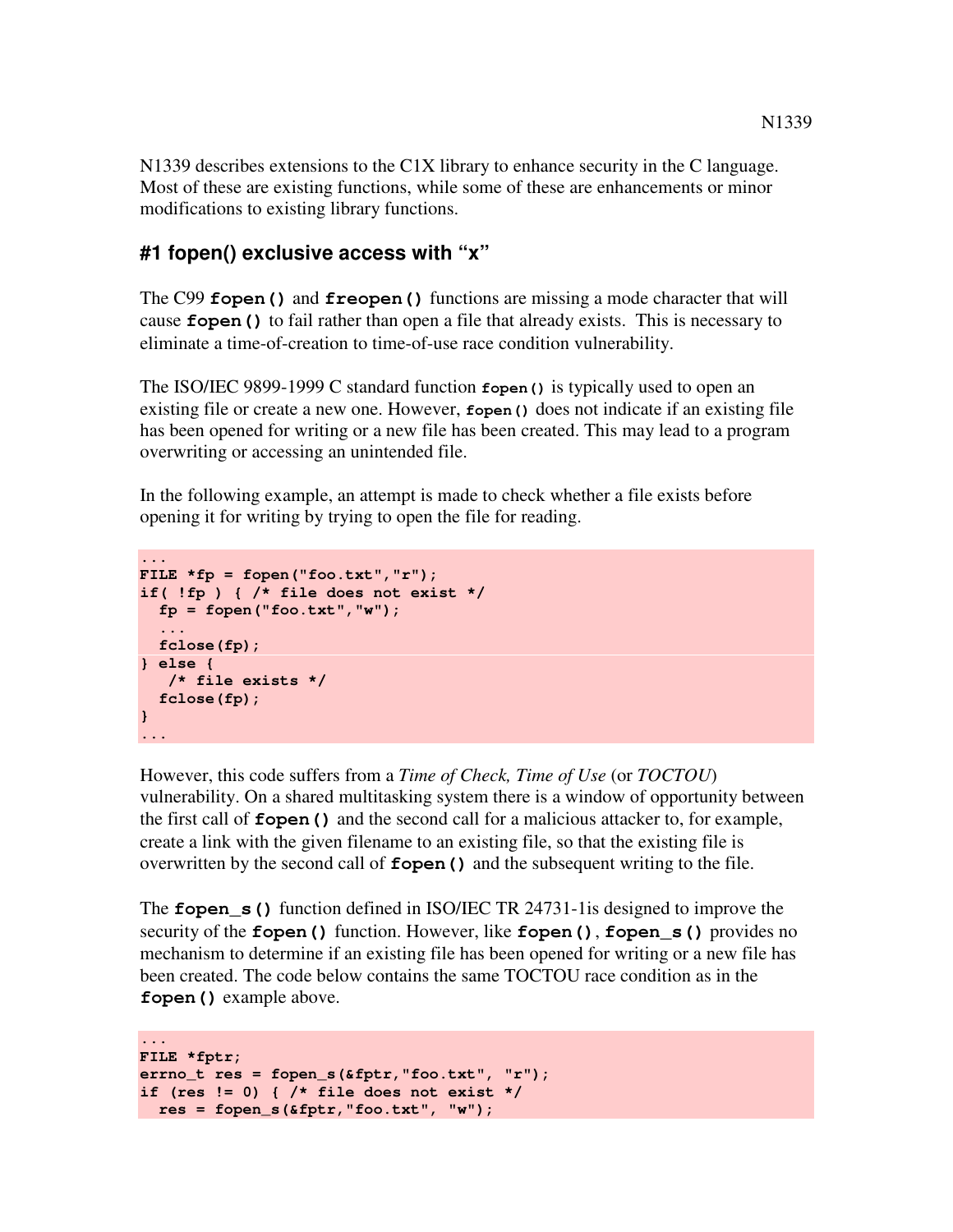```
 ... 
   fclose(fptr); 
} else { 
  fclose(fptr); 
} 
...
```
The **fopen()** function does not indicate if an existing file has been opened for writing or a new file has been created. However, the **open()** function as defined in the Open Group Base Specifications Issue 6 [Open Group 04] provides such a mechanism. If the **O\_CREAT** and **O\_EXCL** flags are used together, the **open(**) function fails when the file specified by **file\_name** already exists.

```
... 
int fd = open(file_name, O_CREAT | O_EXCL | O_WRONLY, new_file_mode); 
if (fd == -1) { 
   /* Handle Error */ 
} 
...
```
The GCC compiler has implemented this suggestion by adding the **'x'** mode character as documented at:

```
http://www.gnu.org/software/libc/manual/html_mono/libc.html#Opening%20S
treams
```
"The GNU C library defines one additional character for use in opentype: the character x insists on creating a new file--if a file filename already exists, fopen fails rather than opening it. If you use x you are guaranteed that you will not clobber an existing file. This is equivalent to the O\_EXCL option to the open function (see Opening and Closing Files)."

### **#2 sigaction()**

The C99 **signal()** function provides mechanisms for simple signal handling. However, it suffers from several serious vulnerabilities regarding portability.

Some platforms automatically reset a signal once it is passed to a signal handler. Signal handlers that also wish to catch future invocation of the signal often re-assert themselves to handle the signal, as shown in the following example:

```
... 
void handler(int signum){ 
   if (signal(signum, handler) == SIG_ERR) { 
     /* handle error */ 
 } 
   /* handle signal */ 
} 
/* ... */
```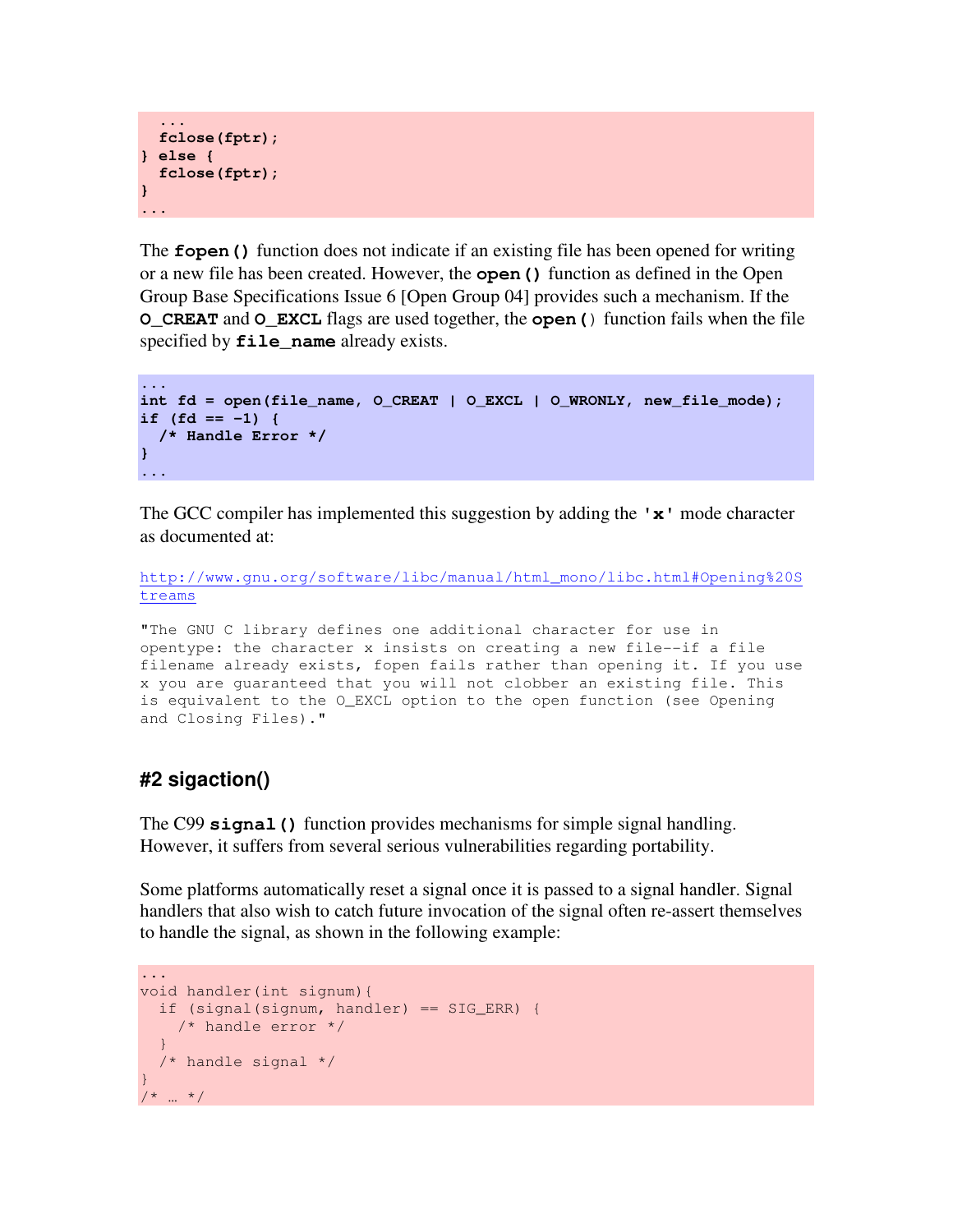```
if (signal(SIGUSR1, handler) == SIG_ERR) { 
  /* handle error */ 
}
```
However, this code suffers from a *Time of Check, Time of Use* (or *TOCTOU*) vulnerability. If two duplicate signals are sent, one immediately after the other, the first signal invokes the handler. But the second signal arrives before the handler can reassert its own signal. Consequently, the second signal triggers default behavior specified by the operating platform, and programs are powerless to avoid this problem.

The POSIX sigaction() function assigns handlers to signals in a manner similar to the C99 signal() function but also allows signal handler persistence to be controlled via the SA\_RESETHAND flag. (Leaving the flag clear makes the handler persistent.)

```
/* Equivalent to signal(SIGUSR1, handler) but makes
 * signal persistent */ 
struct sigaction act; 
act.sa handler = handler;
act.sa_{1}flags = 0;if (sigemptyset(&act.sa_mask) != 0) { 
  /* handle error */ 
} 
if (sigaction(SIGUSR1, &act, NULL) != 0) { 
  /* handle error */ 
}
```
Race conditions also can plague handlers designed to handle multiple signals. This code example registers a single signal handler to process both SIGUSR1 and SIGUSR2. The variable sig2 should be set to one if one or more SIGUSR1 signals are followed by SIGUSR2, essentially implementing a finite state machine within the signal handler.

```
#include <signal.h> 
volatile sig_atomic_t sig1 = 0; 
volatile sig_atomic_t sig2 = 0; 
void handler(int signum) { 
  if (signum == SIGUSR1) { 
   sig1 = 1; } 
  else if (sig1) { 
   sig2 = 1; } 
} 
int main(void) { 
  if (signal(SIGUSR1, handler) == SIG_ERR) { 
    /* handle error */ 
 } 
   if (signal(SIGUSR2, handler) == SIG_ERR) {
```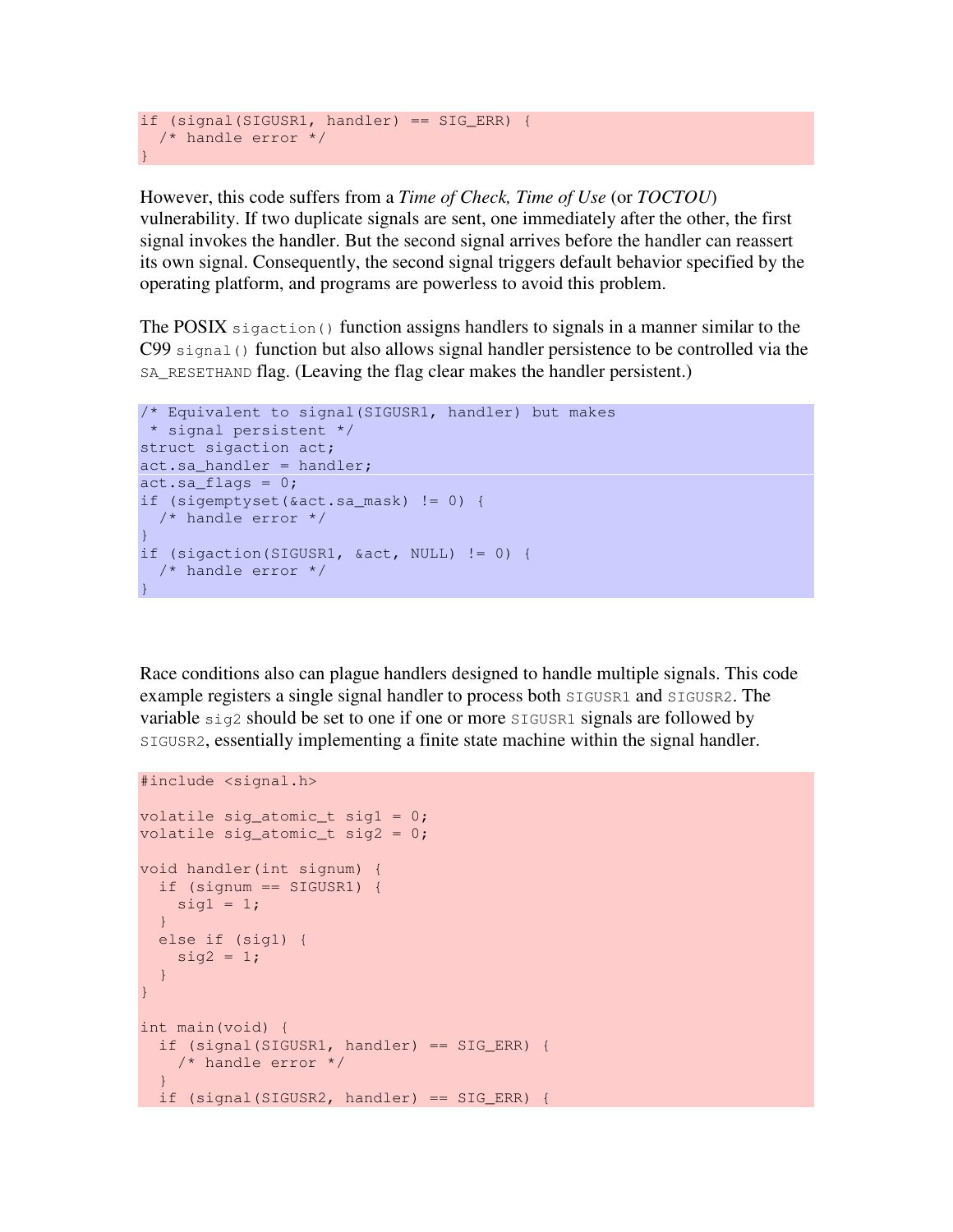```
 /* handler error */ 
  } 
 while (sig2 == 0) {
    /* do nothing or give up CPU for a while */ 
 } 
 /* \ldots */ return 0; 
}
```
Unfortunately, there is a race condition in the implementation of handler(). If handler() is called to handle  $SIGUSR1$  and is interrupted to handle  $SIGUSR2$ , it is possible that sig2 will not be set.

The POSIX sigaction() function assigns handlers to signals in a similar manner to the C99 signal() function, but it also allows signal masks to be set explicitly. Consequently,  $s$  igaction() can be used to prevent a signal handler from interrupting itself.

```
#include <signal.h> 
#include <stdio.h> 
volatile sig atomic t sig1 = 0;
volatile sig_atomic_t sig2 = 0; 
void handler(int signum) { 
  if (signum == SIGUSR1) { 
   sig1 = 1; } 
  else if (sig1) { 
   sig2 = 1; } 
} 
int main(void) { 
  struct sigaction act; 
 act.sa handler = \deltahandler;
 act.sa flags = 0;
   if (sigemptyset(&act.sa_mask) != 0) { 
    /* handle error */ 
   } 
   if (sigaddset(&act.sa_mask, SIGUSR1)) { 
    /* handle error */ 
   } 
   if (sigaddset(&act.sa_mask, SIGUSR2)) { 
     /* handle error */ 
   } 
   if (sigaction(SIGUSR1, &act, NULL) != 0) { 
    /* handle error */ 
   } 
   if (sigaction(SIGUSR2, &act, NULL) != 0) {
```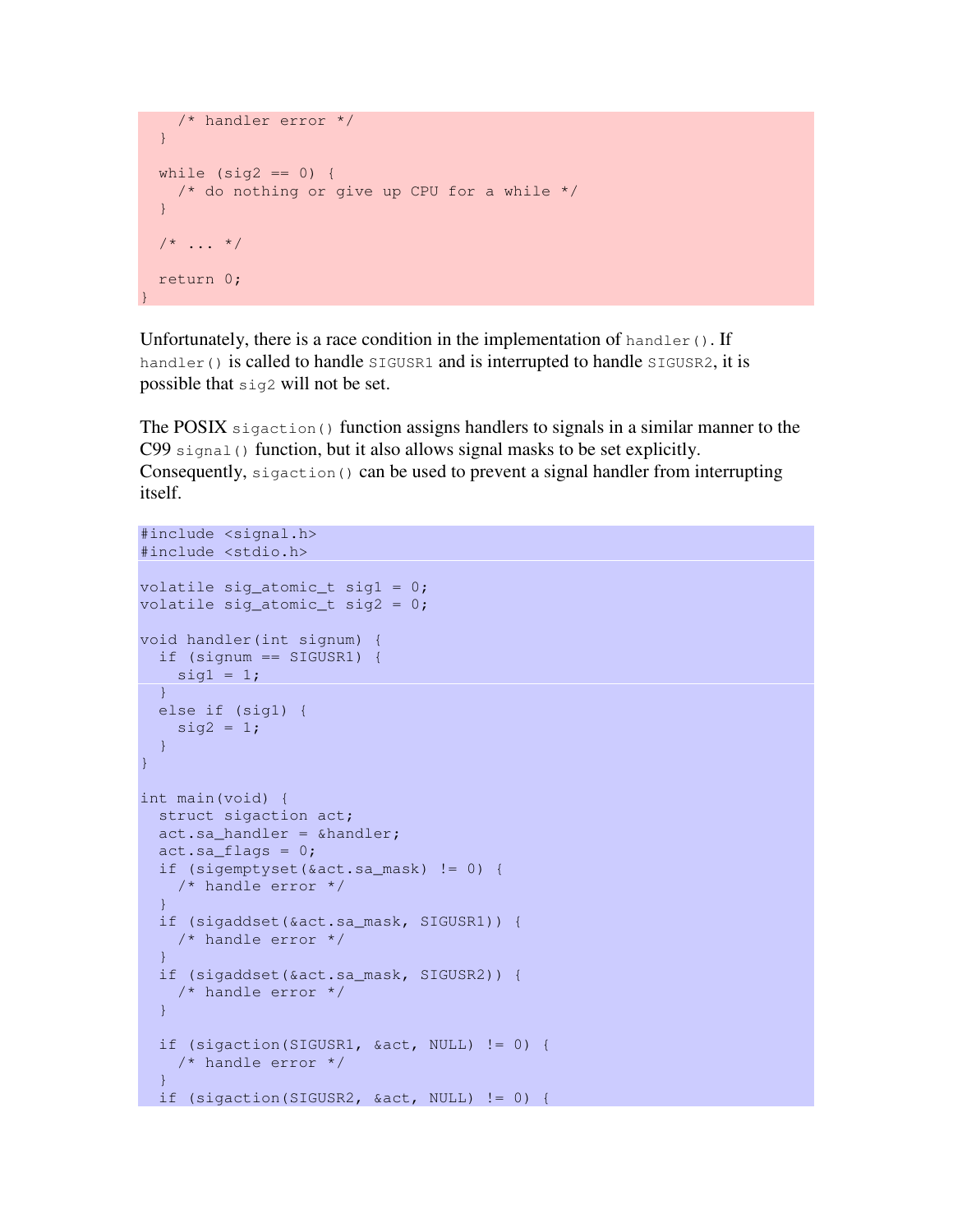```
 /* handle error */ 
  } 
 while (siq2 == 0) {
   /* do nothing or give up CPU for a while */ } 
 7* ... */ return 0; 
}
```
#### POSIX states:

The *sigaction*() function provides a more comprehensive and reliable mechanism for controlling signals; new applications should use *sigaction*() rather than *signal*().

#### **#3 random()**

Pseudorandom number generators use mathematical algorithms to produce a sequence of numbers with good statistical properties, but the numbers produced are not genuinely random. The C Standard function  $_{\text{rand}}($ ) (available in  $_{\text{stdlib},h}$ ) does not have good random number properties. The numbers generated by  $\text{rand}(t)$  have a comparatively short cycle, and the numbers may be predictable.

The following code generates an ID with a numeric part produced by calling the  $\text{rand}($ ) function. The IDs produced are predictable and have limited randomness.

```
enum \{len = 12\};
char id[len]; /* id will hold the ID, starting with
                 * the characters "ID" followed by a 
                * random integer */ 
int r; 
int num; 
/* ... */
r = rand(); /* generate a random integer */
num = snprintf(id, len, "ID%-d", r); /* generate the ID */
/* \ldots */
```
A better pseudorandom number generator is the  $r$  andom() function, defined in POSIX. While the low dozen bits generated by  $\text{rand}(x)$  go through a cyclic pattern, all the bits generated by random() are usable.

```
enum \{len = 12\};
char id[len]; /* id will hold the ID, starting with
                 * the characters "ID" followed by a 
                 * random integer */ 
int r; 
int num;
```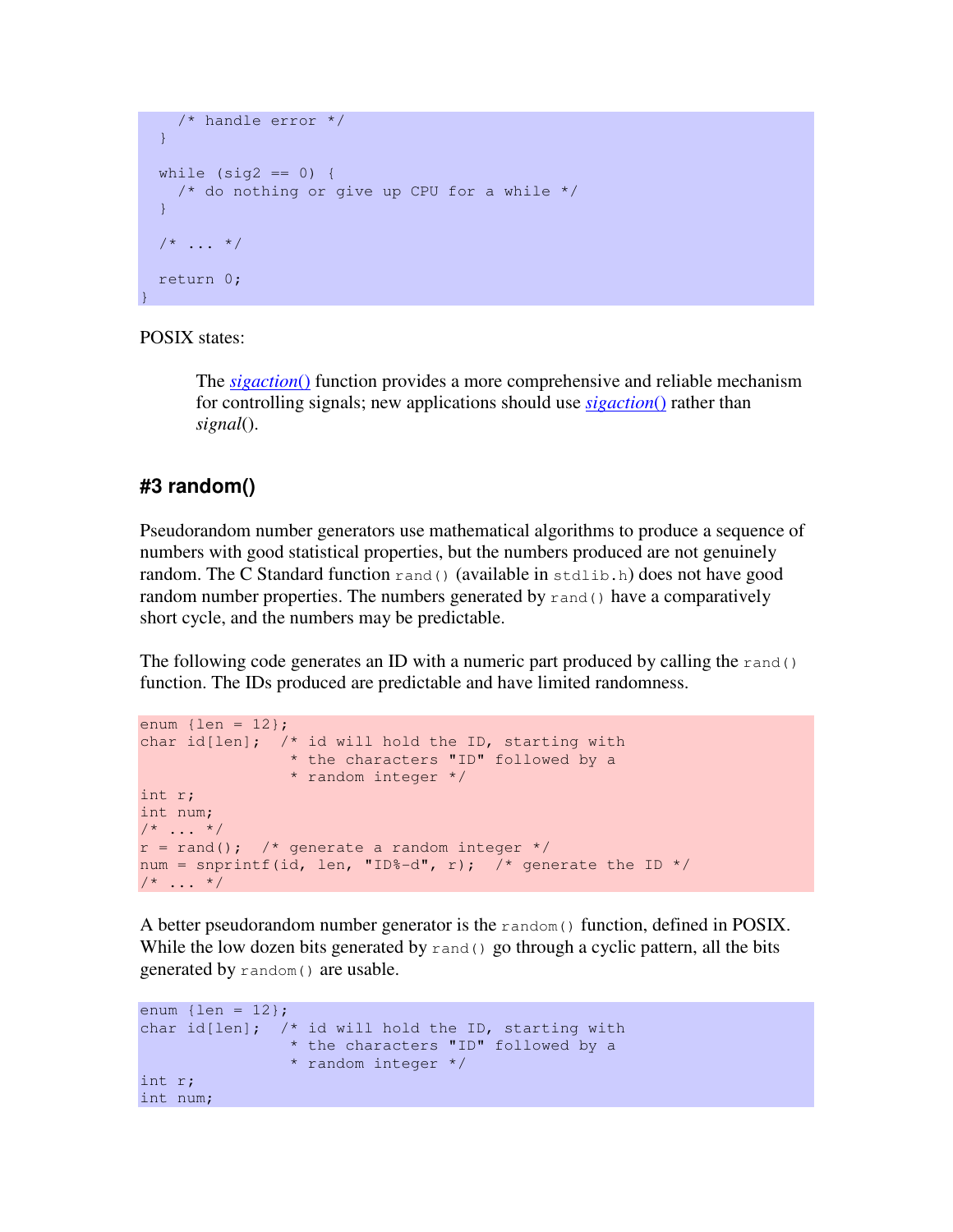```
/\star ... \star/time_t now = time(NULL); 
if (now == (time_t) -1) {
 /* handle error */ 
} 
srandom(now); /* seed the PRNG with the current time *//\star ... \star/r = \text{random}(); /* generate a random integer */
num = snprintf(id, len, "ID%-d", r); /* generate the ID */
/* \dots */
```
### **#4 fremove()**

Removing a file via its filename is subject to a race condition. The following code example shows a case where a file is removed. After the program closes the open file, but before the program removes the file, an attacker can substitute the file to be removed with a different file, causing the program to remove the wrong file.

```
char *file name;
FILE* fd = fopen( file_name, ...);
fclose(fd); 
if (remove(file_name) != 0) { 
   /* Handle error condition */ 
}
```
File handles are immune to race conditions, but unfortunately, invoking remove() on an open file is implementation-defined and hence non-portable.

We propose a function, tentatively called **fremove()** that closes an open file descriptor, and removes the corresponding file as an atomic operation. This would prevent the aforementioned race condition. The fremove() function takes both a file name and an open file descriptor. It would delete the file name only if it still corresponded to the open file descriptor, and it would close the file descriptor, all atomically.

```
FILE *file; 
char *file_name; 
/* initialize file name */file = fopen(file_name, "\text{w+}");
if (file == NULL) {
  /* Handle error condition */ 
} 
if (fremove(file, file_name) != 0) { 
  /* Handle error condition */ 
}
```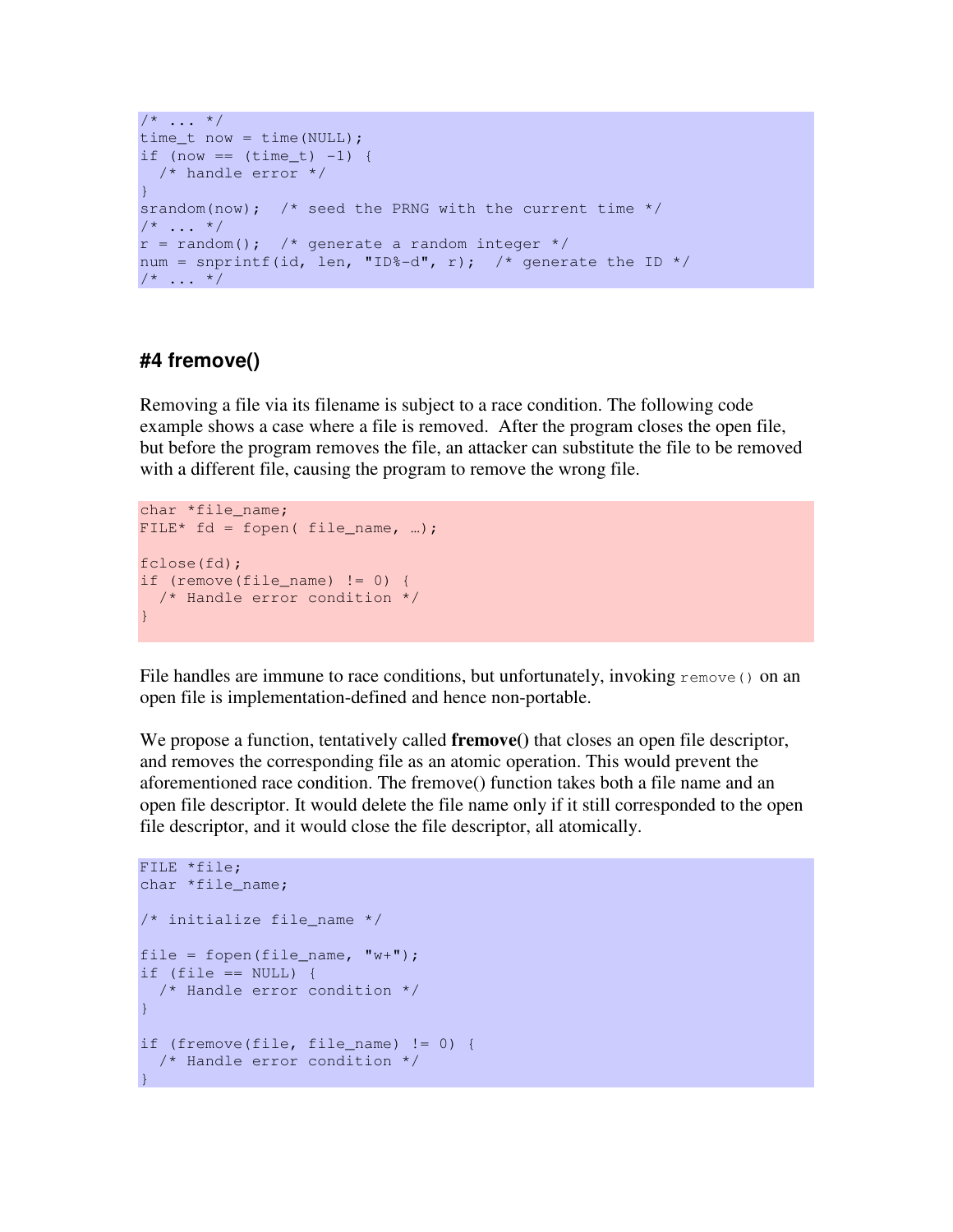## **#5 const char getenv()**

C99 defines getenv as follows:

The getenv function returns a pointer to a string associated with the matched list member. The string pointed to shall not be modified by the program, but may be overwritten by a subsequent call to the getenv function. If the specified name cannot be found, a null pointer is returned.

Consequently, if the string returned by  $qetenv()$  needs to be altered, a local copy should be created to ensure that the environment is not directly and unintentionally modified.

We propose that getenv() should return not a char<sup>\*</sup>, but rather a const char<sup>\*</sup>. This will prevent programmers from inadvertently modifying the string.

## **#6 setenv()**

C99 currently provides no mechanism to modify environment variables, although it provides the getenv() method to access environment.variables. The POSIX setenv() function has become the standard means of modifying individual environment variables.

# **#7 clearenv()**

Because environment variables are inherited from the parent process when a program is executed, an attacker can easily sabotage variables, causing a program to behave in an unexpected and insecure manner [Viega 03].

All programs, particularly those running with higher privileges than the caller should treat their environment as untrusted user input. Because the environment is inherited by processes spawned by calls to the fork(), system(), or exec() functions, it is important to verify that the environment does not contain any values that can lead to unexpected behavior.

C99 states that, "the set of environment names and the method for altering the environment list are implementation-defined." Because some programs may behave in unexpected ways when certain environment variables are not set, it is important to understand which variables are necessary on your system and what are safe values for them.

The nonstandard function  $\text{clearenv}()$  may be used to clear out the environment in an implementation-defined manner that would ensure non-critical values are removed, and critical ones are set to default values.